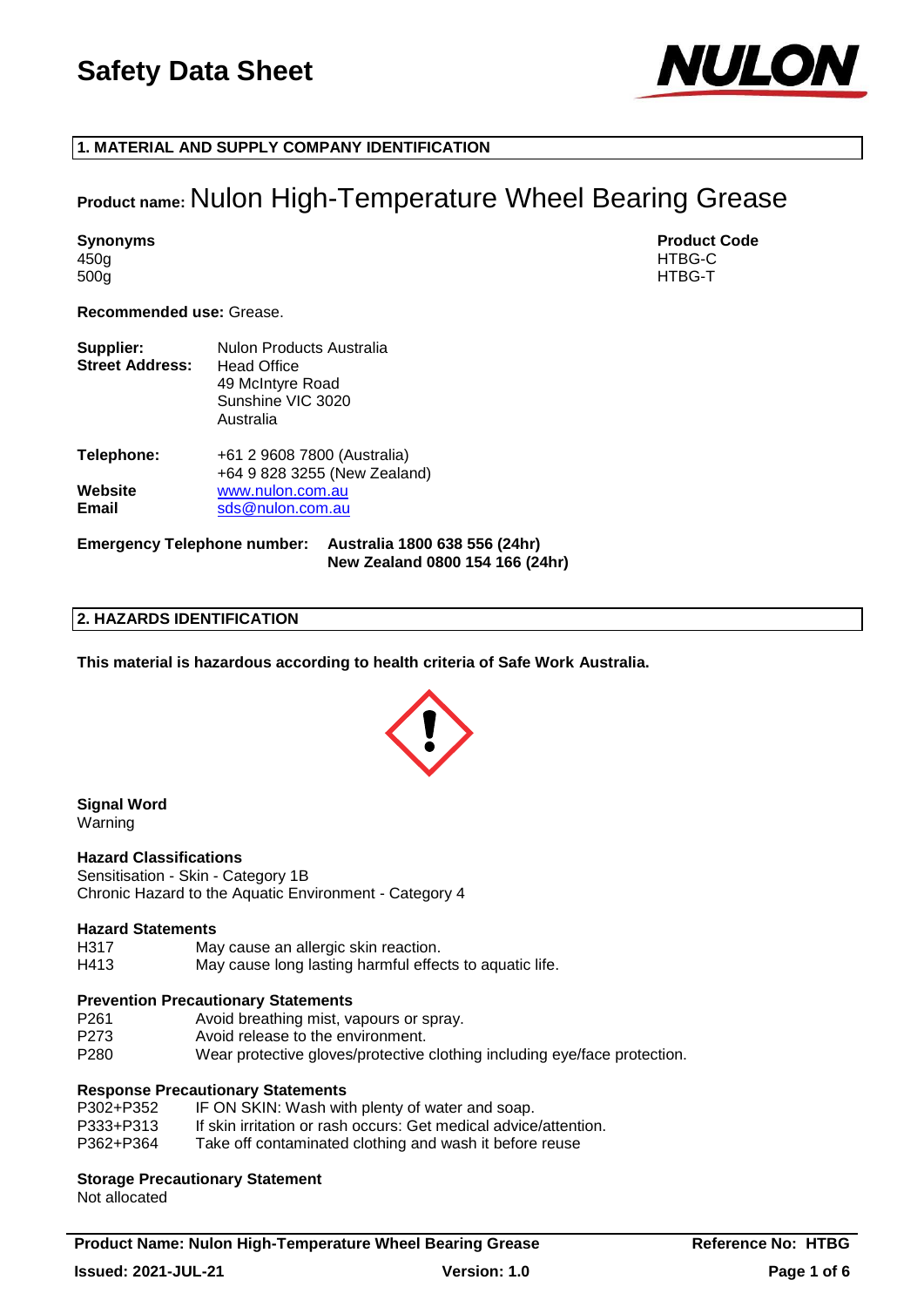

#### **Disposal Precautionary Statement**

P501 Dispose of contents/container in accordance with local, regional, national and international regulations.

#### **Poison Schedule:** Not Applicable

## **DANGEROUS GOOD CLASSIFICATION**

Not classified as Dangerous Goods by the criteria of the "Australian Code for the Transport of Dangerous Goods by Road & Rail" and the "New Zealand NZS5433: Transport of Dangerous Goods on Land".

| <b>3. COMPOSITION INFORMATION</b>                                                        |            |                                                    |
|------------------------------------------------------------------------------------------|------------|----------------------------------------------------|
| CHEMICAL ENTITY                                                                          | CAS NO     | <b>PROPORTION</b>                                  |
| Base oil<br>Paraffin oils<br>Zinc compound<br>Ingredients determined to be non-hazardous | 12001-85-3 | >60%<br>$30 - 60 \%$<br>$< 5 \%$<br><b>Balance</b> |

## **4. FIRST AID MEASURES**

If poisoning occurs, contact a doctor or Poisons Information Centre (Phone Australia 131 126, New Zealand 0800 764 766).

**Inhalation:** Remove victim from exposure - avoid becoming a casualty. Remove contaminated clothing and loosen remaining clothing. Allow patient to assume most comfortable position and keep warm. Keep at rest until fully recovered. Seek medical advice if effects persist.

**Skin Contact:** Effects may be delayed. If skin or hair contact occurs, remove contaminated clothing and flush skin and hair with running water. If swelling, redness, blistering or irritation occurs seek medical assistance.

**Eye contact:** If in eyes wash out immediately with water. In all cases of eye contamination it is a sensible precaution to seek medical advice.

**Ingestion:** Rinse mouth with water. If swallowed, do NOT induce vomiting. Give a glass of water to drink. Never give anything by the mouth to an unconscious patient. If vomiting occurs give further water. Seek medical advice.

**Notes to physician:** Treat symptomatically. Effects may be delayed.

#### **5. FIRE FIGHTING MEASURES**

**Hazchem Code:** Not applicable.

**Suitable extinguishing media:** If material is involved in a fire use water fog (or if unavailable fine water spray), alcohol resistant foam, standard foam, dry agent (carbon dioxide, dry chemical powder).

**Specific hazards:** Combustible material.

**Fire fighting further advice:** On burning or decomposing may emit toxic fumes. Fire fighters to wear selfcontained breathing apparatus and suitable protective clothing if risk of exposure to vapour or products of combustion or decomposition.

## **6. ACCIDENTAL RELEASE MEASURES**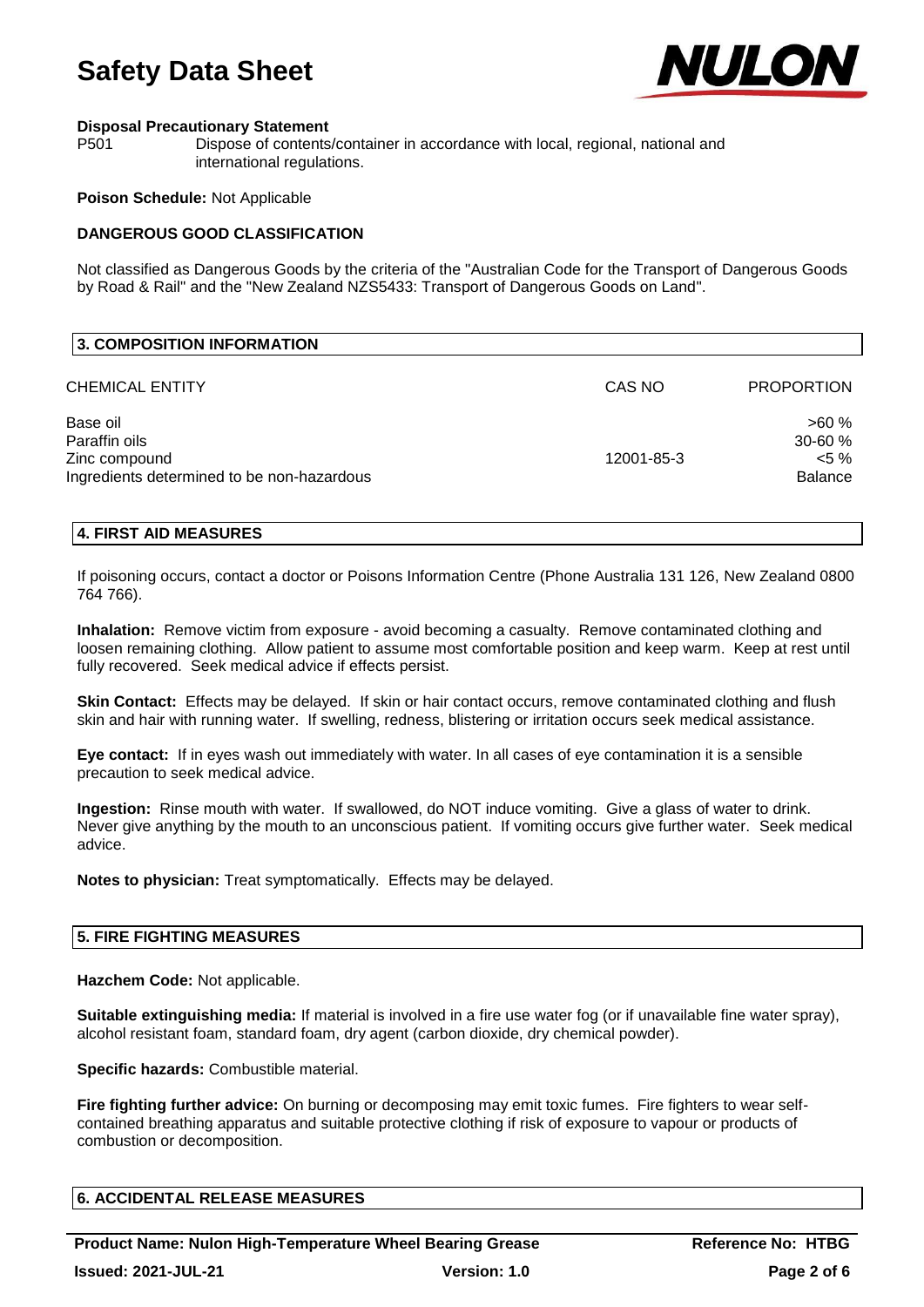

## **SMALL SPILLS**

Wear protective equipment to prevent skin and eye contamination. Avoid inhalation of vapours or dust. Wipe up with absorbent (clean rag or paper towels). Collect and seal in properly labelled containers or drums for disposal.

#### **LARGE SPILLS**

Clear area of all unprotected personnel. Slippery when spilt. Avoid accidents, clean up immediately. Wear protective equipment to prevent skin and eye contamination and the inhalation of dust. Work up wind or increase ventilation. Cover with damp absorbent (inert material, sand or soil). Sweep or vacuum up, but avoid generating dust. Collect and seal in properly labelled containers or drums for disposal. If contamination of crops, sewers or waterways has occurred advise local emergency services.

#### **Dangerous Goods – Initial Emergency Response Guide No:** Not applicable

## **7. HANDLING AND STORAGE**

**Handling:** Avoid eye contact and skin contact. Avoid inhalation of dust.

**Storage:** Store in a cool, dry, well-ventilated place and out of direct sunlight. Store away from foodstuffs. Store away from incompatible materials described in Section 10. Store away from sources of heat and/or ignition. Keep container standing upright. Keep containers closed when not in use - check regularly for spills.

## **8. EXPOSURE CONTROLS / PERSONAL PROTECTION**

#### **National occupational exposure limits:**

|                           | TWA        |       | <b>STEL</b> |        | <b>NOTICES</b> |
|---------------------------|------------|-------|-------------|--------|----------------|
|                           | ppm        | mq/m3 | ppm         | mq/m3  |                |
| Oil mist, refined mineral | $\sim 100$ | -5    | ۰.          | $\sim$ | ۰.             |

As published by Safe Work Australia.

TWA - The time-weighted average airborne concentration over an eight-hour working day, for a five-day working week over an entire working life.

STEL (Short Term Exposure Limit) - the average airborne concentration over a 15 minute period which should not be exceeded at any time during a normal eight-hour workday.

These Exposure Standards are guides to be used in the control of occupational health hazards. All atmospheric contamination should be kept too as low a level as is workable. These exposure standards should not be used as fine dividing lines between safe and dangerous concentrations of chemicals. They are not a measure of relative toxicity.

If the directions for use on the product label are followed, exposure of individuals using the product should not exceed the above standard. The standard was created for workers who are routinely, potentially exposed during product manufacture.

**Biological Limit Values:** As per the "National Model Regulations for the Control of Workplace Hazardous Substances (Safe Work Australia)" the ingredients in this material do not have a Biological Limit Allocated.

**Engineering Measures:** Ensure ventilation is adequate to maintain air concentrations below Exposure Standards. Use only in well ventilated areas. Avoid generating and inhaling dusts. Use with local exhaust ventilation or while wearing dust mask.

**Personal Protection Equipment:** SAFETY SHOES, OVERALLS, GLOVES, SAFETY GLASSES.

Wear safety shoes, overalls, gloves, safety glasses. Available information suggests that gloves made from nitrile rubber should be suitable for intermittent contact. However, due to variations in glove construction and local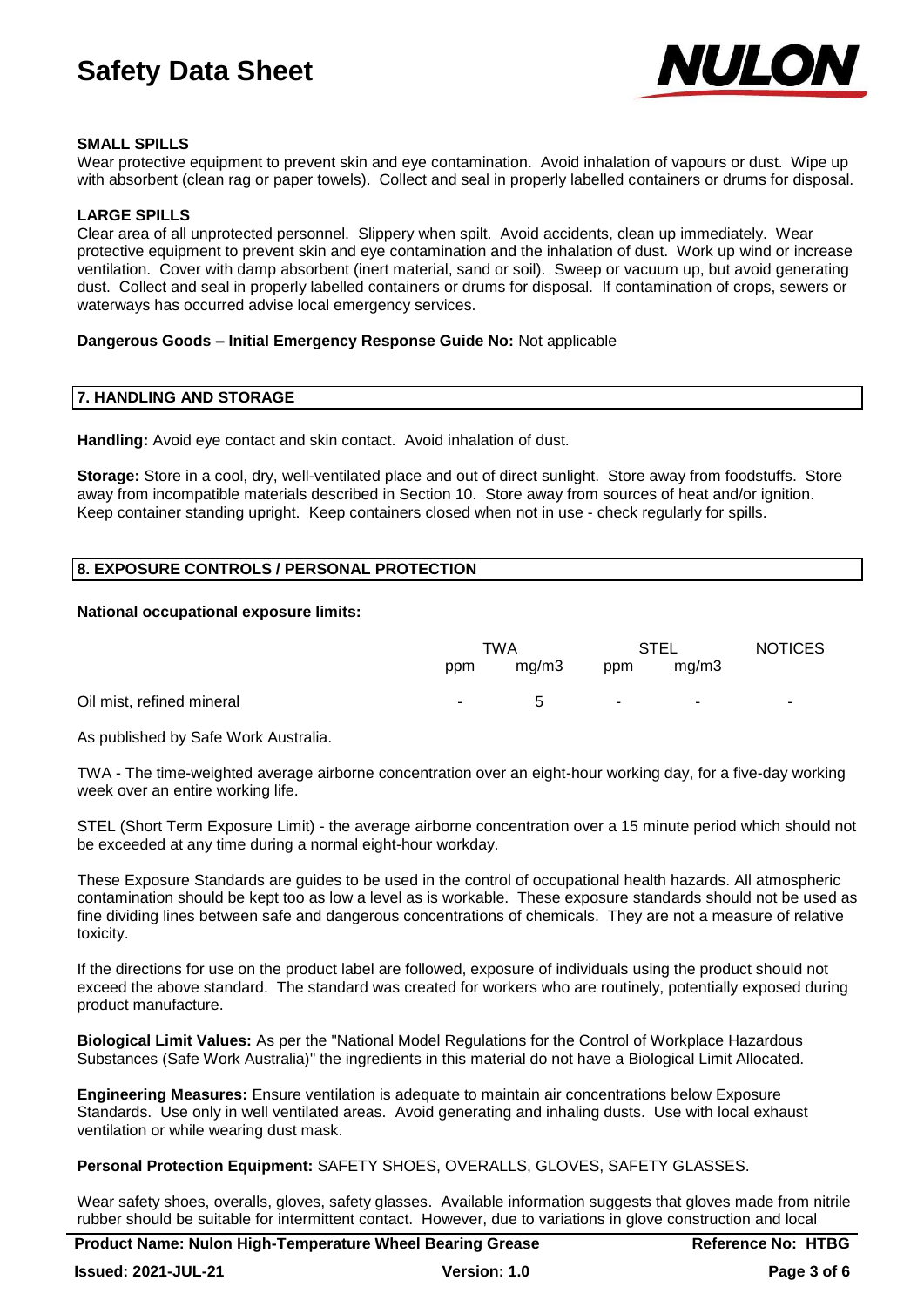

conditions, the user should make a final assessment. Always wash hands before smoking, eating, drinking or using the toilet. Wash contaminated clothing and other protective equipment before storing or re-using.

**Hygiene measures:** Keep away from food, drink and animal feeding stuffs. When using do not eat, drink or smoke. Wash hands prior to eating, drinking or smoking. Avoid contact with clothing. Avoid eye contact and skin contact. Avoid inhalation of dust. Ensure that eyewash stations and safety showers are close to the workstation location.

## **9. PHYSICAL AND CHEMICAL PROPERTIES**

| Form:   | Grease         |
|---------|----------------|
| Colour: | Blue           |
| Odour:  | Characteristic |

**Solubility in water:** Insoluble **Density:** N Av **Relative Vapour Density (air=1):** N Av **Vapour Pressure (20 °C):** N Av **Flash Point (°C):** N Av **Flammability Limits (%):** N Av **Pour Point/Range (°C):** N Av **Boiling Point/Range (°C):** N Av **Dropping Point (°C):**  $>250$ **pH:** N App **Viscosity:** 160 mm2/s @ 40°C (for base oil) **Total VOC (g/Litre):** N Av

> (Typical values only - consult specification sheet)  $N Av = Not available, N App = Not applicable$

## **10. STABILITY AND REACTIVITY**

**Chemical stability:** This material is thermally stable when stored and used as directed.

**Conditions to avoid:** Elevated temperatures and sources of ignition.

**Incompatible materials:** Oxidising agents.

**Hazardous decomposition products:** Oxides of carbon and nitrogen, smoke and other toxic fumes.

**Hazardous reactions:** No known hazardous reactions.

#### **11. TOXICOLOGICAL INFORMATION**

No adverse health effects expected if the product is handled in accordance with this Safety Data Sheet and the product label. Symptoms or effects that may arise if the product is mishandled and overexposure occurs are:

#### **Acute Effects**

**Inhalation:** Material may be an irritant to mucous membranes and respiratory tract.

**Skin contact:** Contact with skin may result in irritation. A skin sensitiser. Repeated or prolonged skin contact may lead to allergic contact dermatitis.

**Ingestion:** Swallowing can result in nausea, vomiting and irritation of the gastrointestinal tract.

**Eye contact:** May be an eye irritant. Exposure to the dust may cause discomfort due to particulate nature. May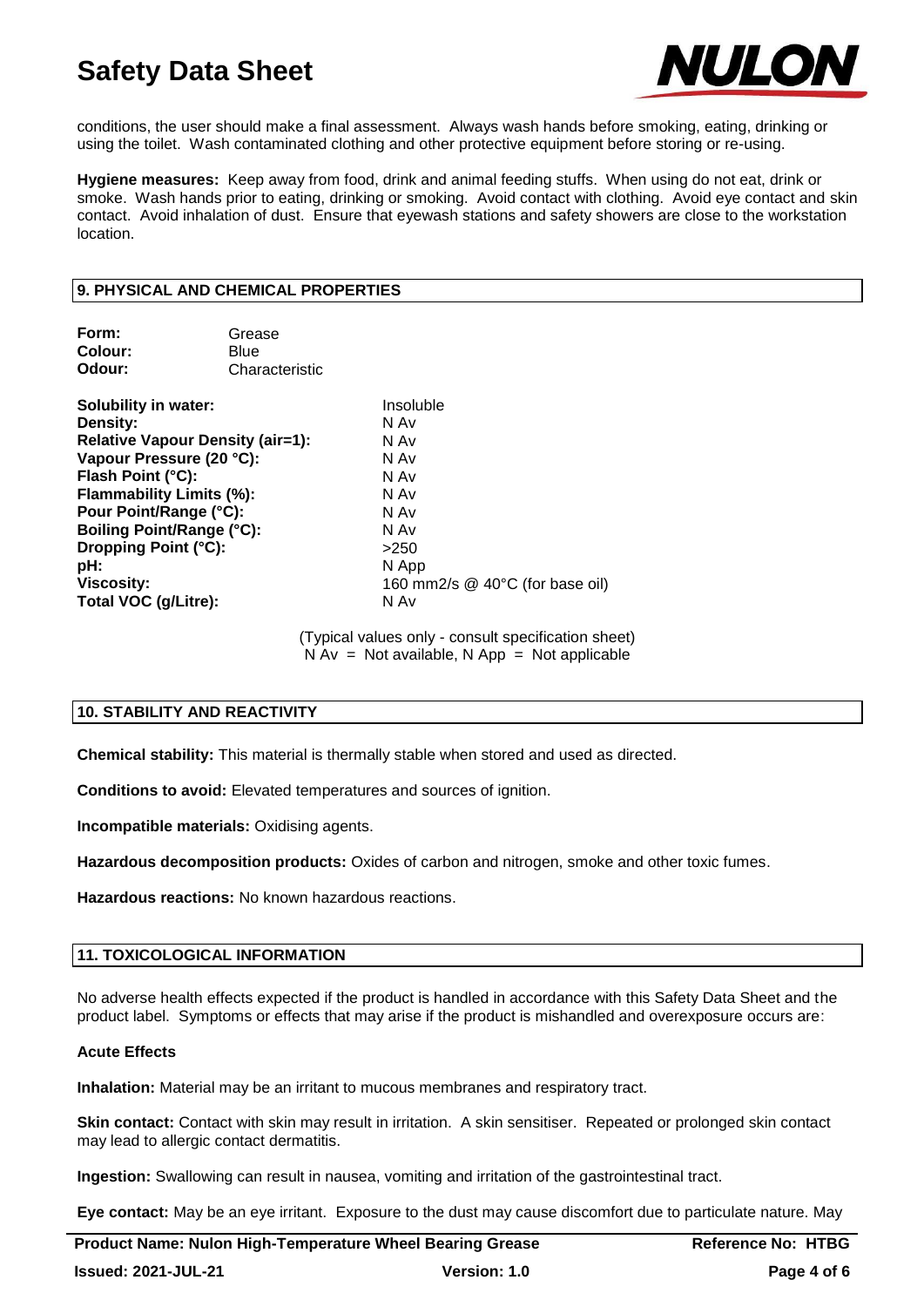

cause physical irritation to the eyes.

## **Acute toxicity**

**Inhalation:** This material has been classified as non-hazardous. Acute toxicity estimate (based on ingredients): >5 mg/L

**Skin contact:** This material has been classified as non-hazardous. Acute toxicity estimate (based on ingredients): >2,000 mg/Kg

**Ingestion:** This material has been classified as non-hazardous. Acute toxicity estimate (based on ingredients): >2,000 mg/Kg

**Corrosion/Irritancy:** Eye: this material has been classified as not corrosive or irritating to eyes. Skin: this material has been classified as not corrosive or irritating to skin.

**Sensitisation:** Inhalation: this material has been classified as not a respiratory sensitiser. Skin: this material has been classified as a Category 1B Hazard (skin sensitiser).

**Aspiration hazard:** This material has been classified as non-hazardous.

**Specific target organ toxicity (single exposure):** This material has been classified as non-hazardous.

**Chronic Toxicity**

**Mutagenicity:** This material has been classified as non-hazardous.

**Carcinogenicity:** This material has been classified as non-hazardous.

**Reproductive toxicity (including via lactation):** This material has been classified as non-hazardous.

**Specific target organ toxicity (repeat exposure):** This material has been classified as non-hazardous.

## **12. ECOLOGICAL INFORMATION**

Avoid contaminating waterways.

**Acute aquatic hazard:** This material has been classified as non-hazardous. Acute toxicity estimate (based on ingredients): >100 mg/L

**Long-term aquatic hazard:** This material has been classified as a Category Chronic 4 Hazard.

**Ecotoxicity:** No information available.

**Persistence and degradability:** No information available.

**Bioaccumulative potential:** No information available.

**Mobility:** No information available.

#### **13. DISPOSAL CONSIDERATIONS**

Persons conducting disposal, recycling or reclamation activities should ensure that appropriate personal protection equipment is used, see "Section 8. Exposure Controls and Personal Protection" of this SDS.

If possible material and its container should be recycled. If material or container cannot be recycled, dispose in accordance with local, regional, national and international Regulations.